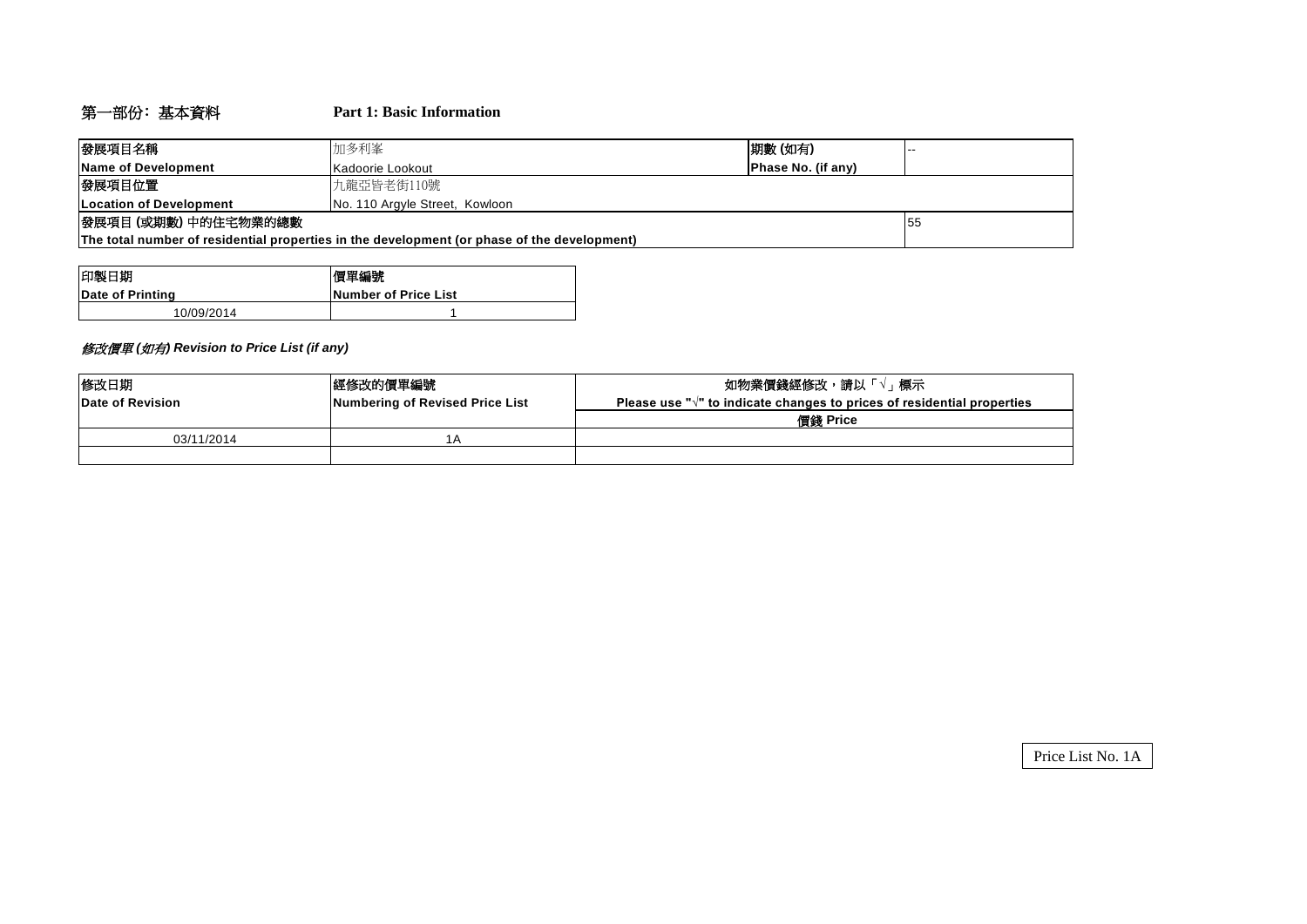# 第二部份﹕面積及售價資料 **Part 2: Information on Area and Price**

|              | 物業的描述<br><b>Description of</b><br><b>Residential</b><br><b>Property</b> | 實用面積<br>(包括露台,工作平台及陽台(如有)<br>平方米(平方呎)                      | 售價<br>$($ $\overline{\pi}$ $)$ | 實用面積<br>每平方米/呎售價<br>元,每平方米<br>(元,每平方/呎) | 其他指明項目的面積(不計算入實用面積)<br>Area of other specified items (Not included in the Saleable Area)<br>平方米(平方呎)<br>sq. metre (sq.ft.) |                      |                             |                          |                          |                  |                   |                  |                          |       |
|--------------|-------------------------------------------------------------------------|------------------------------------------------------------|--------------------------------|-----------------------------------------|----------------------------------------------------------------------------------------------------------------------------|----------------------|-----------------------------|--------------------------|--------------------------|------------------|-------------------|------------------|--------------------------|-------|
| 樓層           | 單位                                                                      | <b>Saleable Area</b>                                       | Price                          | <b>Unit Rate of</b>                     | 空調機房                                                                                                                       | 窗台                   | 閣樓                          | 平台                       | 花園                       | 停車位              | 天台                | 梯屋               | 前庭                       | 庭院    |
|              |                                                                         | (including Balcony, Utility Platform and Verandah, if any) | $\left( \text{\$}\right)$      | <b>Saleable Area</b>                    | Air-                                                                                                                       |                      |                             |                          |                          | Parking          |                   |                  |                          |       |
| <b>Floor</b> | Unit                                                                    | sq. metre (sq. ft.)                                        |                                | \$ per sq. metre<br>\$per sq. ft.)      | conditioning<br>plant room                                                                                                 | <b>Bay</b><br>window |                             | Cockloft   Flat roof     | Garden                   | space            | Roof              | <b>Stairhood</b> | <b>Terrace</b>           | Yard  |
|              |                                                                         | 49.476<br>(533)                                            | 10,728,000                     | 216,832                                 | $\mathcal{L}(\mathcal{L})$                                                                                                 | 2.450                | $-$                         | $--$                     | $--$                     | $---$            | $--$              | $---$            | $---$                    | $--$  |
|              | $\mathcal{C}$                                                           | 2.000<br>(22);<br>露台 Balcony:                              |                                | (20, 128)                               |                                                                                                                            | (26)                 |                             |                          |                          |                  |                   |                  |                          |       |
|              |                                                                         | 0.000<br>工作平台 Utility Platform:<br>(0)                     |                                |                                         |                                                                                                                            |                      |                             |                          |                          |                  |                   |                  |                          |       |
|              |                                                                         | (919)<br>85.419                                            | 22,328,000                     | 261,394                                 | $---$                                                                                                                      | 1.941                | $--$                        | $--$                     | $\overline{\phantom{a}}$ | $--$             | $--$              | $- -$            | $\qquad \qquad -$        | $---$ |
| 8            | A                                                                       | 露台 Balcony:<br>2.450<br>(26);                              |                                | (24,296)                                |                                                                                                                            | (21)                 |                             |                          |                          |                  |                   |                  |                          |       |
|              |                                                                         | 工作平台 Utility Platform:<br>1.500<br>(16)<br>89.221<br>(960) | 23,480,000                     | 263,167                                 | $---$                                                                                                                      | 2.563                | $\overline{a}$              | $--$                     | $-$                      | $--$             | $---$             | $-$              | $--$                     | $---$ |
| 8            | B                                                                       | 2.500<br>(27);<br>露台 Balcony:                              |                                | (24, 458)                               |                                                                                                                            | (28)                 |                             |                          |                          |                  |                   |                  |                          |       |
|              |                                                                         | 1.500<br>(16)<br>工作平台 Utility Platform:                    |                                |                                         |                                                                                                                            |                      |                             |                          |                          |                  |                   |                  |                          |       |
|              |                                                                         | (533)<br>49.476                                            | 10,838,000                     | 219,056                                 | $- -$                                                                                                                      | 2.450                | $--$                        | $\overline{\phantom{a}}$ | $\overline{a}$           | $--$             | $--$              | $- -$            | $\qquad \qquad -$        | $---$ |
| 8            |                                                                         | 2.000<br>露台 Balcony:<br>(22);                              |                                | (20, 334)                               |                                                                                                                            | (26)                 |                             |                          |                          |                  |                   |                  |                          |       |
|              |                                                                         | 0.000<br>(0)<br>工作平台 Utility Platform:                     |                                |                                         |                                                                                                                            |                      |                             |                          |                          |                  |                   |                  |                          |       |
|              |                                                                         | (919)<br>85.419                                            | 22,573,000                     | 264,262                                 | $\mathcal{L}(\mathcal{L})$                                                                                                 | 1.941                | $-$                         | $--$                     | $--$                     | $--$             | $--$              | $---$            | $--$                     | $--$  |
| 9            | A                                                                       | 露台 Balcony:<br>2.450<br>(26);                              |                                | (24, 563)                               |                                                                                                                            | (21)                 |                             |                          |                          |                  |                   |                  |                          |       |
|              |                                                                         | 1.500<br>工作平台 Utility Platform:<br>(16)                    |                                |                                         |                                                                                                                            |                      |                             |                          |                          |                  |                   |                  |                          |       |
|              |                                                                         | (960)<br>89.221                                            | 23,748,000                     | 266,171                                 | $- -$                                                                                                                      | 2.563                | $--$                        | $--$                     | $\overline{\phantom{a}}$ | $--$             | $\qquad \qquad -$ | $--$             | $\overline{\phantom{a}}$ | $---$ |
| 9            | B                                                                       | 露台 Balcony:<br>2.500<br>(27);                              |                                | (24, 738)                               |                                                                                                                            | (28)                 |                             |                          |                          |                  |                   |                  |                          |       |
|              |                                                                         | 工作平台 Utility Platform:<br>1.500<br>(16)<br>(533)<br>49.476 | 10,953,000                     | 221,380                                 |                                                                                                                            | 2.450                |                             |                          |                          |                  |                   |                  |                          |       |
| 9            | $\mathsf{C}$                                                            | 2.000<br>(22);<br>露台 Balcony:                              |                                | (20, 550)                               | $--$                                                                                                                       | (26)                 | $--$                        | $--$                     | $-$                      | $--$             | $\qquad \qquad -$ | $--$             | $--$                     | $---$ |
|              |                                                                         | 工作平台 Utility Platform:<br>0.000<br>(0)                     |                                |                                         |                                                                                                                            |                      |                             |                          |                          |                  |                   |                  |                          |       |
|              |                                                                         | 49.476<br>(533)                                            | 11,058,000                     | 223,502                                 | $-$                                                                                                                        | 2.450                | $\overline{\phantom{a}}$    | $--$                     | $--$                     | $\mathrel{{-}-}$ | $--$              | $- -$            | $--$                     | $--$  |
| 10           | $\mathcal{C}$                                                           | 2.000<br>露台 Balcony:<br>(22);                              |                                | (20, 747)                               |                                                                                                                            | (26)                 |                             |                          |                          |                  |                   |                  |                          |       |
|              |                                                                         | 工作平台 Utility Platform:<br>0.000<br>(0)                     |                                |                                         |                                                                                                                            |                      |                             |                          |                          |                  |                   |                  |                          |       |
|              |                                                                         | 85.419<br>(919)                                            | 23,528,000                     | 275,442                                 | $\mathcal{L}(\mathcal{L})$                                                                                                 | 1.941                | $--$                        | $--$                     | $--$                     | $\mathrel{{-}-}$ | $--$              | $--$             | $--$                     | $--$  |
| 11           | $A^*$                                                                   | 露台 Balcony:<br>2.450<br>(26);                              |                                | (25,602)                                |                                                                                                                            | (21)                 |                             |                          |                          |                  |                   |                  |                          |       |
|              |                                                                         | 工作平台 Utility Platform:<br>1.500<br>(16)                    |                                |                                         |                                                                                                                            |                      |                             |                          |                          |                  |                   |                  |                          |       |
|              |                                                                         | 89.221<br>(960)                                            | 24,268,000                     | 271,999                                 | $-$                                                                                                                        | 2.563                | $\mathcal{L}_{\mathcal{F}}$ | $--$                     | $--$                     | $--$             | $---$             | $--$             | $--$                     | $--$  |
| 11           | $B^*$                                                                   | 露台 Balcony:<br>2.500<br>(27);                              |                                | (25,279)                                |                                                                                                                            | (28)                 |                             |                          |                          |                  |                   |                  |                          |       |
|              |                                                                         | 工作平台 Utility Platform:<br>1.500<br>(16)                    |                                |                                         |                                                                                                                            |                      |                             |                          |                          |                  |                   |                  |                          |       |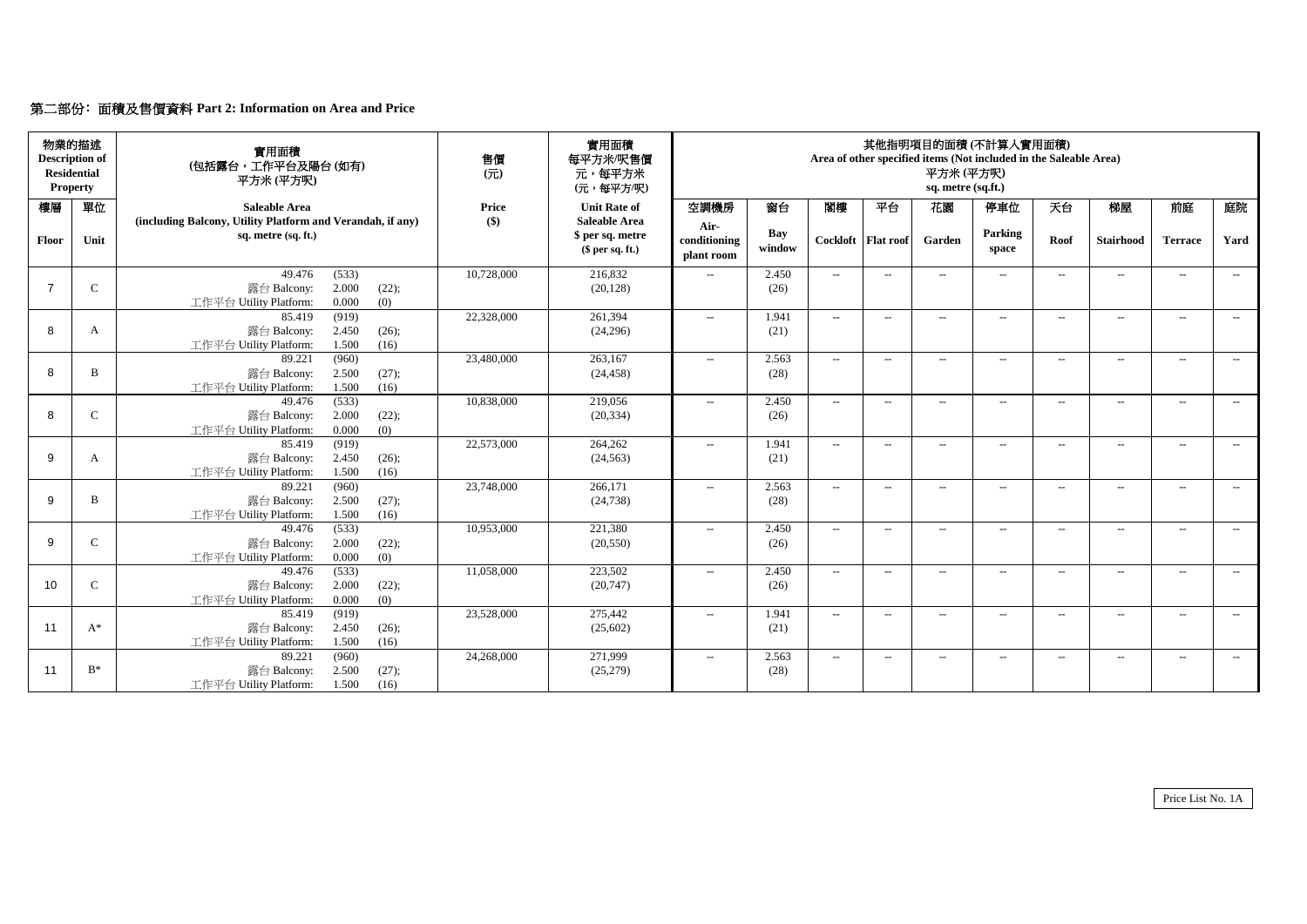|  |  | 第二部份: 面積及售價資料 Part 2: Information on Area and Price |  |
|--|--|-----------------------------------------------------|--|
|--|--|-----------------------------------------------------|--|

|       | 物業的描述<br><b>Description of</b><br><b>Residential</b><br><b>Property</b> | 實用面積<br>(包括露台,工作平台及陽台(如有)<br>平方米(平方呎)                      | 售價<br>$(\overrightarrow{\pi})$ | 實用面積<br>每平方米/呎售價<br>元,每平方米<br>(元,每平方/呎) | 其他指明項目的面積(不計算入實用面積)<br>Area of other specified items (Not included in the Saleable Area)<br>平方米 (平方呎)<br>sq. metre (sq.ft.) |               |                             |                      |                          |         |                   |                  |                |        |
|-------|-------------------------------------------------------------------------|------------------------------------------------------------|--------------------------------|-----------------------------------------|-----------------------------------------------------------------------------------------------------------------------------|---------------|-----------------------------|----------------------|--------------------------|---------|-------------------|------------------|----------------|--------|
| 樓層    | 單位                                                                      | <b>Saleable Area</b>                                       | <b>Price</b>                   | <b>Unit Rate of</b>                     | 空調機房                                                                                                                        | 窗台            | 閣樓                          | 平台                   | 花園                       | 停車位     | 天台                | 梯屋               | 前庭             | 庭院     |
|       |                                                                         | (including Balcony, Utility Platform and Verandah, if any) | $\left( \text{\$}\right)$      | <b>Saleable Area</b>                    | Air-                                                                                                                        | Bay           |                             |                      |                          | Parking |                   |                  |                |        |
| Floor | Unit                                                                    | sq. metre (sq. ft.)                                        |                                | \$ per sq. metre<br>\$per sq. ft.)      | conditioning<br>plant room                                                                                                  | window        |                             | Cockloft   Flat roof | Garden                   | space   | Roof              | <b>Stairhood</b> | <b>Terrace</b> | Yard   |
|       |                                                                         | (533)<br>49.476                                            | 11,158,000                     | 225,523                                 | $---$                                                                                                                       | 2.450         | $ -$                        | $--$                 | $--$                     | $---$   | $--$              | $---$            | $--$           | $---$  |
| 11    | $\mathsf{C}$                                                            | 2.000<br>露台 Balcony:<br>(22);                              |                                | (20, 934)                               |                                                                                                                             | (26)          |                             |                      |                          |         |                   |                  |                |        |
|       |                                                                         | (0)<br>0.000<br>工作平台 Utility Platform:                     |                                |                                         |                                                                                                                             |               |                             |                      |                          |         |                   |                  |                |        |
| 12    | $B^*$                                                                   | 89.221<br>(960)<br>2.500<br>(27);<br>露台 Balcony:           | 24,550,000                     | 275,159<br>(25,573)                     | $\mathcal{L}(\mathcal{L})$                                                                                                  | 2.563<br>(28) | $--$                        | $--$                 | $\overline{a}$           | $-$     | $--$              | $---$            | $--$           | $  \,$ |
|       |                                                                         | 1.500<br>(16)<br>工作平台 Utility Platform:                    |                                |                                         |                                                                                                                             |               |                             |                      |                          |         |                   |                  |                |        |
|       |                                                                         | (533)<br>49.476                                            | 11,258,000                     | 227,545                                 | $- -$                                                                                                                       | 2.450         | $--$                        | $--$                 | $-$                      | $-$     | $---$             | $--$             | $--$           | $---$  |
| 12    | $\mathsf{C}$                                                            | 2.000<br>露台 Balcony:<br>(22);                              |                                | (21, 122)                               |                                                                                                                             | (26)          |                             |                      |                          |         |                   |                  |                |        |
|       |                                                                         | 0.000<br>(0)<br>工作平台 Utility Platform:                     |                                |                                         |                                                                                                                             |               |                             |                      |                          |         |                   |                  |                |        |
|       |                                                                         | (533)<br>49.476                                            | 11,363,000                     | 229,667                                 | $\mathcal{L}(\mathcal{L})$                                                                                                  | 2.450         | $--$                        | $--$                 | $--$                     | $--$    | $---$             | $--$             | $--$           | $  \,$ |
| 15    | $\mathcal{C}$                                                           | 2.000<br>(22);<br>露台 Balcony:                              |                                | (21,319)                                |                                                                                                                             | (26)          |                             |                      |                          |         |                   |                  |                |        |
|       |                                                                         | 工作平台 Utility Platform:<br>0.000<br>(0)                     |                                |                                         |                                                                                                                             |               |                             |                      |                          |         |                   |                  |                |        |
| 16    | $A^*$                                                                   | (919)<br>85.419<br>2.450<br>露台 Balcony:<br>(26);           | 24,368,000                     | 285,276<br>(26,516)                     | $\mathcal{L}(\mathcal{L})$                                                                                                  | 1.941<br>(21) | $--$                        | $--$                 | $--$                     | $--$    | $--$              | $--$             | $  \,$         | $--$   |
|       |                                                                         | 1.500<br>(16)<br>工作平台 Utility Platform:                    |                                |                                         |                                                                                                                             |               |                             |                      |                          |         |                   |                  |                |        |
|       |                                                                         | (533)<br>49.476                                            | 11,463,000                     | 231,688                                 | $\mathcal{L}(\mathcal{L})$                                                                                                  | 2.450         | $--$                        | $--$                 | $--$                     | $---$   | $--$              | $\frac{1}{2}$    | $--$           | $--$   |
| 16    | $\mathcal{C}$                                                           | 2.000<br>(22);<br>露台 Balcony:                              |                                | (21,507)                                |                                                                                                                             | (26)          |                             |                      |                          |         |                   |                  |                |        |
|       |                                                                         | 0.000<br>工作平台 Utility Platform:<br>(0)                     |                                |                                         |                                                                                                                             |               |                             |                      |                          |         |                   |                  |                |        |
|       |                                                                         | 89.221<br>(960)                                            | 25,328,000                     | 283,879                                 | $---$                                                                                                                       | 2.563         | $\overline{\phantom{a}}$    | $--$                 | $-$                      | $--$    | $\qquad \qquad -$ | $--$             | $--$           | $--$   |
| 17    | $B^*$                                                                   | 2.500<br>(27);<br>露台 Balcony:                              |                                | (26, 383)                               |                                                                                                                             | (28)          |                             |                      |                          |         |                   |                  |                |        |
|       |                                                                         | 工作平台 Utility Platform:<br>1.500<br>(16)                    |                                |                                         |                                                                                                                             |               |                             |                      |                          |         |                   |                  |                |        |
|       |                                                                         | 49.476<br>(533)                                            | 11,568,000                     | 233,810                                 | $---$                                                                                                                       | 2.450         | $\mathcal{L}_{\mathcal{F}}$ | $--$                 | $\hspace{0.05cm} \ldots$ | $--$    | $\qquad \qquad -$ | $--$             | $--$           | $--$   |
| 17    | $\mathcal{C}$                                                           | 2.000<br>露台 Balcony:<br>(22);                              |                                | (21,704)                                |                                                                                                                             | (26)          |                             |                      |                          |         |                   |                  |                |        |
|       |                                                                         | 工作平台 Utility Platform:<br>0.000<br>(0)<br>85.419<br>(919)  | 24,958,000                     | 292,183                                 | $--$                                                                                                                        | 1.941         | $--$                        | $--$                 |                          | $--$    |                   | $--$             | $--$           |        |
| 18    | $A^*$                                                                   | 露台 Balcony:<br>2.450<br>(26);                              |                                | (27, 158)                               |                                                                                                                             | (21)          |                             |                      | $--$                     |         | $--$              |                  |                | $--$   |
|       |                                                                         | 工作平台 Utility Platform:<br>1.500<br>(16)                    |                                |                                         |                                                                                                                             |               |                             |                      |                          |         |                   |                  |                |        |
|       |                                                                         | 89.221<br>(960)                                            | 25,713,000                     | 288,194                                 | $--$                                                                                                                        | 2.563         | $--$                        | $--$                 | $--$                     | $--$    | $--$              | $--$             | $--$           | $--$   |
| 18    | $B^*$                                                                   | 2.500<br>露台 Balcony:<br>(27);                              |                                | (26, 784)                               |                                                                                                                             | (28)          |                             |                      |                          |         |                   |                  |                |        |
|       |                                                                         | 工作平台 Utility Platform:<br>1.500<br>(16)                    |                                |                                         |                                                                                                                             |               |                             |                      |                          |         |                   |                  |                |        |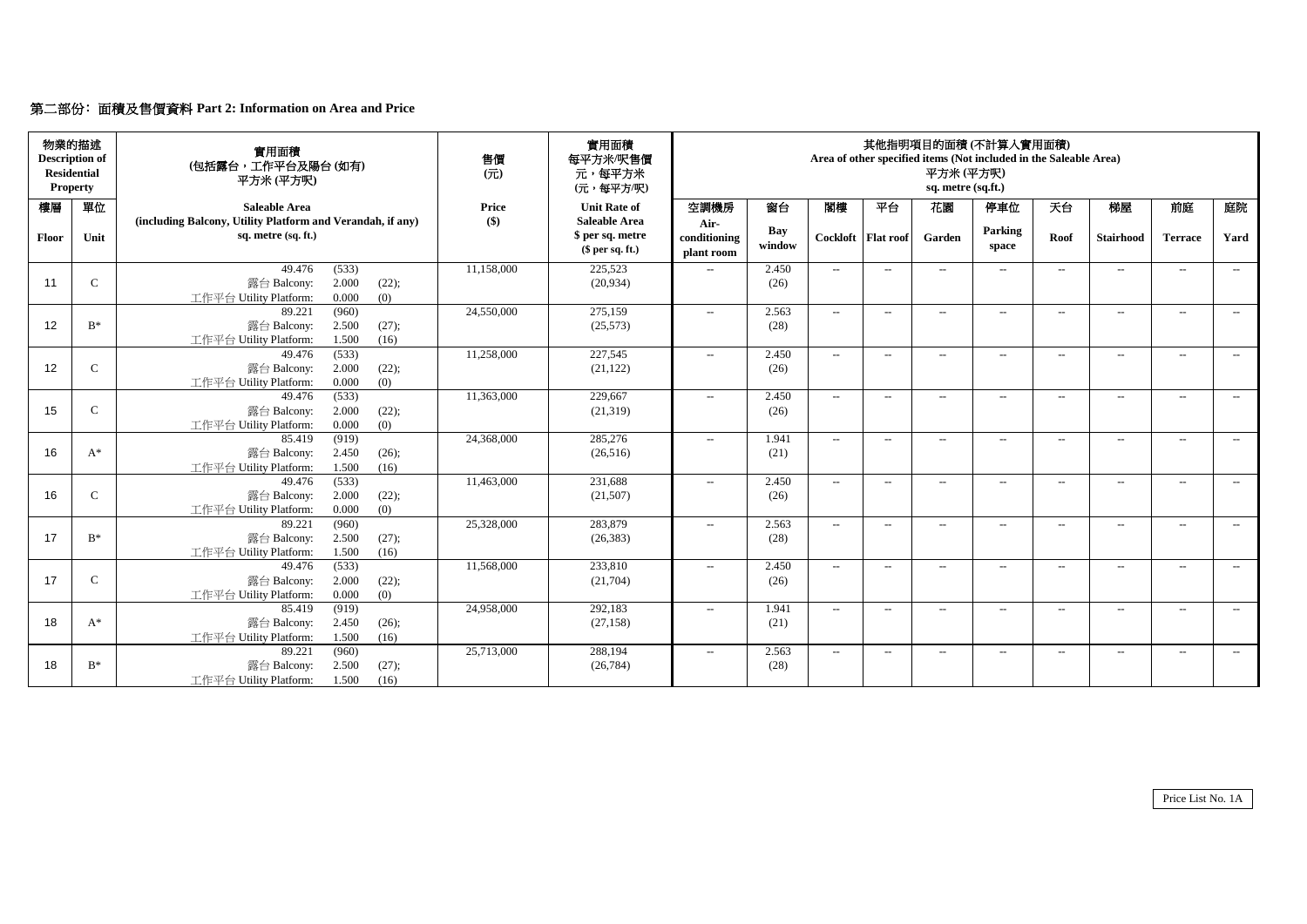# 第二部份﹕面積及售價資料 **Part 2: Information on Area and Price**

| <b>Property</b> | 物業的描述<br><b>Description of</b><br><b>Residential</b> | 實用面積<br>(包括露台,工作平台及陽台(如有)<br>平方米(平方呎)                                             | 售價<br>(元)                 | 實用面積<br>每平方米/呎售價<br>元,每平方米<br>(元,每平方/呎)  | 其他指明項目的面積(不計算入實用面積)<br>Area of other specified items (Not included in the Saleable Area)<br>平方米(平方呎)<br>sq. metre (sq.ft.) |               |        |                          |                          |                          |        |                  |                   |       |
|-----------------|------------------------------------------------------|-----------------------------------------------------------------------------------|---------------------------|------------------------------------------|----------------------------------------------------------------------------------------------------------------------------|---------------|--------|--------------------------|--------------------------|--------------------------|--------|------------------|-------------------|-------|
| 樓層              | 單位                                                   | <b>Saleable Area</b>                                                              | <b>Price</b>              | <b>Unit Rate of</b>                      | 空調機房                                                                                                                       | 窗台            | 閣樓     | 平台                       | 花園                       | 停車位                      | 天台     | 梯屋               | 前庭                | 庭院    |
|                 |                                                      | (including Balcony, Utility Platform and Verandah, if any)<br>sq. metre (sq. ft.) | $\left( \text{\$}\right)$ | <b>Saleable Area</b><br>\$ per sq. metre | Air-                                                                                                                       | Bay           |        |                          |                          | Parking                  |        |                  |                   |       |
| <b>Floor</b>    | Unit                                                 |                                                                                   |                           | \$per sq. ft.)                           | conditioning<br>plant room                                                                                                 | window        |        | Cockloft   Flat roof     | Garden                   | space                    | Roof   | <b>Stairhood</b> | <b>Terrace</b>    | Yard  |
|                 |                                                      | (533)<br>49.476                                                                   | 11,758,000                | 237,651                                  | $---$                                                                                                                      | 2.450         | $--$   | $-$                      | $-$                      | $---$                    | $- -$  | $-$              | $---$             | $--$  |
| 18              | $\mathsf{C}$                                         | 2.000<br>露台 Balcony:<br>(22);                                                     |                           | (22,060)                                 |                                                                                                                            | (26)          |        |                          |                          |                          |        |                  |                   |       |
|                 |                                                      | 0.000<br>(0)<br>工作平台 Utility Platform:<br>49.476<br>(533)                         | 11,768,000                | 237,853                                  |                                                                                                                            | 2.450         | $-$    | $---$                    |                          | $\overline{\phantom{a}}$ |        |                  | $---$             | $--$  |
| 19              | $\mathcal{C}$                                        | 2.000<br>(22);<br>露台 Balcony:                                                     |                           | (22,079)                                 | $\mathcal{L}_{\mathcal{L}}$                                                                                                | (26)          |        |                          | $--$                     |                          | $--$   | $---$            |                   |       |
|                 |                                                      | 工作平台 Utility Platform:<br>0.000<br>(0)                                            |                           |                                          |                                                                                                                            |               |        |                          |                          |                          |        |                  |                   |       |
|                 |                                                      | (919)<br>85.419                                                                   | 25,193,000                | 294,934                                  | $- -$                                                                                                                      | 1.941         | $-$    | $---$                    | $ -$                     | $\overline{\phantom{a}}$ | $---$  | $---$            | $--$              | $--$  |
| 20              | $A^*$                                                | 2.450<br>露台 Balcony:<br>(26);                                                     |                           | (27, 413)                                |                                                                                                                            | (21)          |        |                          |                          |                          |        |                  |                   |       |
|                 |                                                      | 1.500<br>(16)<br>工作平台 Utility Platform:                                           |                           |                                          |                                                                                                                            |               |        |                          |                          |                          |        |                  |                   |       |
|                 |                                                      | (533)<br>49.476                                                                   | 11,883,000                | 240,177                                  | $- -$                                                                                                                      | 2.450         | $-$    | $--$                     | $--$                     | $\overline{\phantom{a}}$ | $--$   | $- -$            | $--$              | $---$ |
| 20              | $\mathcal{C}$                                        | 2.000<br>(22);<br>露台 Balcony:                                                     |                           | (22, 295)                                |                                                                                                                            | (26)          |        |                          |                          |                          |        |                  |                   |       |
|                 |                                                      | 0.000<br>(0)<br>工作平台 Utility Platform:<br>85.419<br>(919)                         | 25,428,000                | 297,686                                  |                                                                                                                            | 1.941         | $--$   |                          |                          |                          |        |                  |                   |       |
| 21              | $A^*$                                                | 2.450<br>露台 Balcony:<br>(26);                                                     |                           | (27,669)                                 | $- -$                                                                                                                      | (21)          |        | $\overline{\phantom{a}}$ | $--$                     | $\overline{\phantom{a}}$ | $--$   | $- -$            | $\qquad \qquad -$ | $--$  |
|                 |                                                      | 1.500<br>(16)<br>工作平台 Utility Platform:                                           |                           |                                          |                                                                                                                            |               |        |                          |                          |                          |        |                  |                   |       |
|                 |                                                      | (960)<br>89.221                                                                   | 26,120,000                | 292,756                                  | $-$                                                                                                                        | 2.563         | $-$    | $--$                     | $--$                     | $\overline{\phantom{a}}$ | $---$  | $---$            | $---$             | $--$  |
| 21              | $B^*$                                                | 2.500<br>(27);<br>露台 Balcony:                                                     |                           | (27,208)                                 |                                                                                                                            | (28)          |        |                          |                          |                          |        |                  |                   |       |
|                 |                                                      | 工作平台 Utility Platform:<br>1.500<br>(16)                                           |                           |                                          |                                                                                                                            |               |        |                          |                          |                          |        |                  |                   |       |
|                 |                                                      | (533)<br>49.476                                                                   | 11,998,000                | 242,501                                  | $\mathcal{L}_{\mathcal{L}}$                                                                                                | 2.450         | $--$   | $--$                     | $\qquad \qquad -$        | $---$                    | $--$   | $---$            | $--$              | $---$ |
| 21              | $\mathcal{C}$                                        | 2.000<br>(22);<br>露台 Balcony:                                                     |                           | (22,510)                                 |                                                                                                                            | (26)          |        |                          |                          |                          |        |                  |                   |       |
|                 |                                                      | 工作平台 Utility Platform:<br>0.000<br>(0)                                            |                           |                                          |                                                                                                                            |               |        |                          |                          |                          |        |                  |                   |       |
| 22              | $\mathbf C$                                          | (533)<br>49.476<br>露台 Balcony:<br>2.000<br>(22);                                  | 12,108,000                | 244,725<br>(22, 717)                     | $-$                                                                                                                        | 2.450<br>(26) | $\sim$ | $--$                     | $-$                      | $---$                    | $--$   | $--$             | $---$             | $--$  |
|                 |                                                      | 工作平台 Utility Platform:<br>0.000<br>(0)                                            |                           |                                          |                                                                                                                            |               |        |                          |                          |                          |        |                  |                   |       |
|                 |                                                      | 49.476<br>(533)                                                                   | 12,279,000                | 248,181                                  | $- -$                                                                                                                      | 2.450         | $\sim$ | $--$                     | $\overline{\phantom{a}}$ | $---$                    | $--$   | $--$             | $--$              | $--$  |
| 23              | $\mathcal{C}$                                        | 2.000<br>露台 Balcony:<br>(22);                                                     |                           | (23,038)                                 |                                                                                                                            | (26)          |        |                          |                          |                          |        |                  |                   |       |
|                 |                                                      | 工作平台 Utility Platform:<br>0.000<br>(0)                                            |                           |                                          |                                                                                                                            |               |        |                          |                          |                          |        |                  |                   |       |
|                 |                                                      | 49.141<br>(529)                                                                   | 12,428,000                | 252,905                                  | $--$                                                                                                                       | 2.450         | $\sim$ | $--$                     | $--$                     | $--$                     | $- \,$ | $--$             | $--$              | $--$  |
| 25              | $\mathcal{C}$                                        | 露台 Balcony:<br>2.000<br>(22);                                                     |                           | (23, 493)                                |                                                                                                                            | (26)          |        |                          |                          |                          |        |                  |                   |       |
|                 |                                                      | 工作平台 Utility Platform:<br>0.000<br>(0)                                            |                           |                                          |                                                                                                                            |               |        |                          |                          |                          |        |                  |                   |       |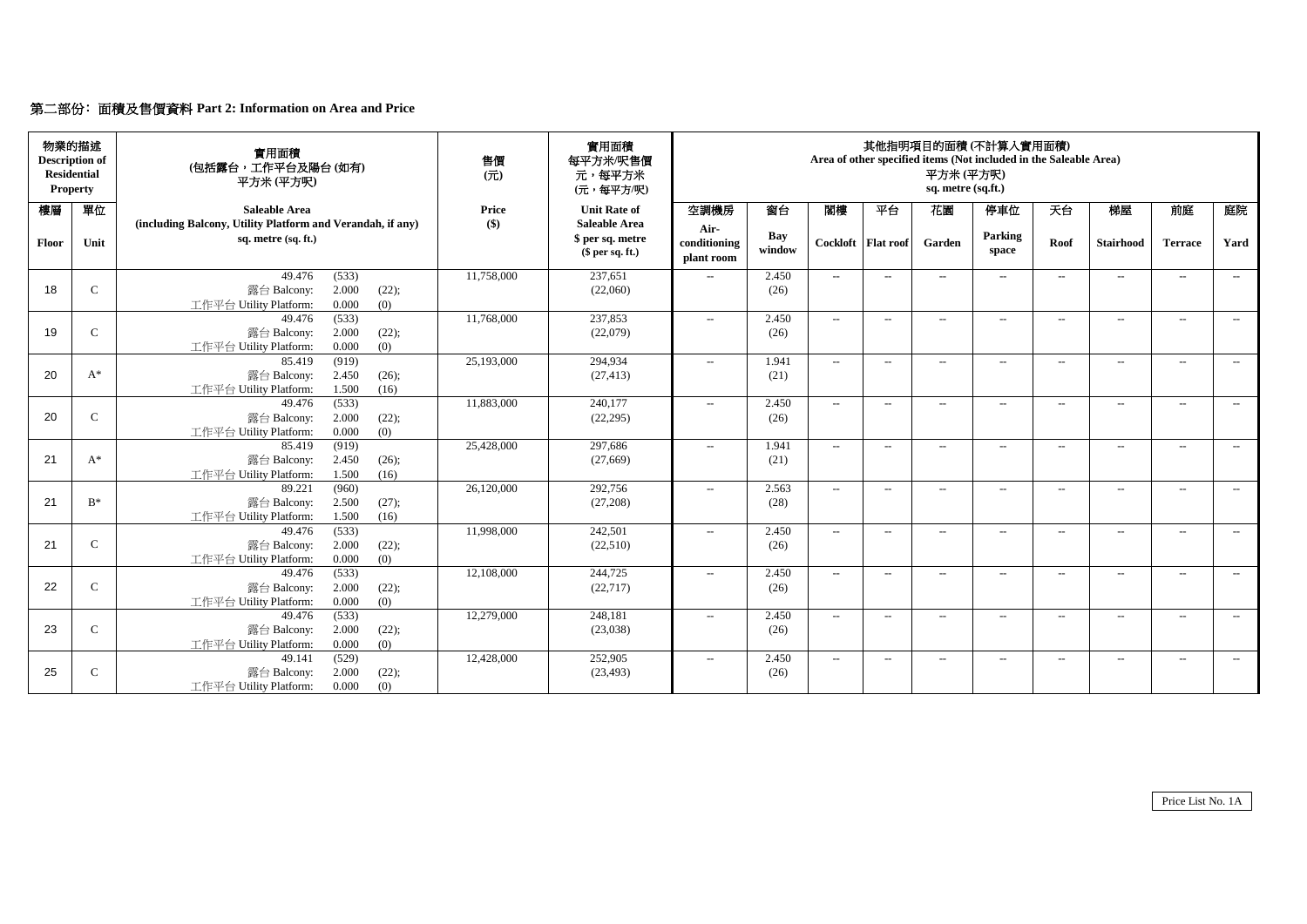## 第三部份:其他資料 **Part 3: Other Information**

- (1) 準買家應參閱發展項目的售樓說明書,以了解該項目的資料。 Prospective purchasers are advised to refer to the sales brochure for the development for information on the development.
- (2) 根據《一手住宅物業銷售條例》第 52(1)條及第 53(2)及(3)條, According to sections 52(1) and 53(2) and (3) of the Residential Properties (First-hand Sales) Ordinance, –

在某人就指明住宅物業與擁有人訂立臨時買賣合約時,該人須向擁有人支付售價的 5%的臨時訂金。 A preliminary deposit of 5% of the purchase price is payable by a person to the owner on entering into a preliminary agreement for sale and purchase in respect of the specified residential property with the owner.

## 第 52(1)條 / Section 52(1)

如某人於某日期訂立臨時買賣合約,並於該日期後的5個工作日內,就有關住宅物業簽立買賣合約,則擁有人必須在該日期後的8個工作日內,簽立該買賣合約。 If a person executes an agreement for sale and purchase in respect of the residential property within 5 working days after the date on which the person enters into the preliminary agreement for sale and purchase, the owner must execute the agreement for sale and purchase within 8 working days after that date.

如某人於某日期訂立臨時買賣合約,但沒有於該日期後的5個工作日內,就有關住宅物業簽立買賣合約,則-(i)該臨時合約即告終止;(ii) 有關的臨時訂金即予沒收;及 (iii) 擁有人 不得就該人沒有簽立買賣合約而針對該人提出進一步申索。

## 第 53(2)條 / Section 53(2)

If a person does not execute an agreement for sale and purchase in respect of the residential property within 5 working days after the date on which the person enters into the preliminary agreement for sale and purchase- (i) the preliminary agreement is terminated; (ii) the preliminary deposit is forfeited; and (iii) the owner does not have any further claim against the person for the failure.

## 第 53(3)條 / Section 53(3)

(4)(i) 註:於本第4節內,「售價」指本價單第二部份表中所列之價錢,而「成交金額」指臨時買賣合約及買賣合約所載之價錢(即售價經計算適用支付條款及折扣後之價錢),因應不 同支付條款及/或折扣按售價計算得出之價目,四捨五入取最近的千位數作為成交金額。 Note: In this section 4, "Price" means the price set out in the schedule in Part 2 of this price list, and "Transaction Price" means the purchase price set out in the preliminary agreement for sale and purchase and the agreement for sale and purchase, i.e. the purchase price after applying the relevant terms of payment and applicable discounts on the Price. The price obtained after applying the relevant terms of payment and/or applicable discounts on the Price will be rounded to the nearest thousand to determine the Transaction Price.

(3) 實用面積及屬該住宅物業其他指明項目的面積是按《一手住宅物業銷售條例》第 8 條及附表二第 2 部計算得出的。 The saleable area and area of other specified items of the residential property are calculated in accordance with section 8 and Part 2 of Schedule 2 to the Residential Properties (First-hand Sales) Ordinance.

支付條款 Terms of payment

買方於簽署臨時買賣合約時須繳付相等於售價5%作為臨時訂金,其中港幣\$300,000.00(如選購C單位)或港幣\$600,000.00(如選購A單位或B單位)須以銀行本票繳付,餘款將 以銀行本票或支票繳付。所有本票或支票必須以香港持牌銀行所發出,抬頭必須為賣方律師行"孖士打律師行"。

Purchasers shall pay the preliminary deposit equivalent to 5% of purchase price upon signing of the preliminary agreement for sale and purchase, of which HK\$300,000.00 (for Unit C) or HK\$600,000.00 (for Unit A or Unit B) shall be paid by a cashier order and the remaining portion of the preliminary deposit can be paid by cashier order or cheque. All cashier orders or cheques shall be issued by a licensed bank in Hong Kong, and shall be made payable to the vendor's solicitors "MAYER BROWN JSM".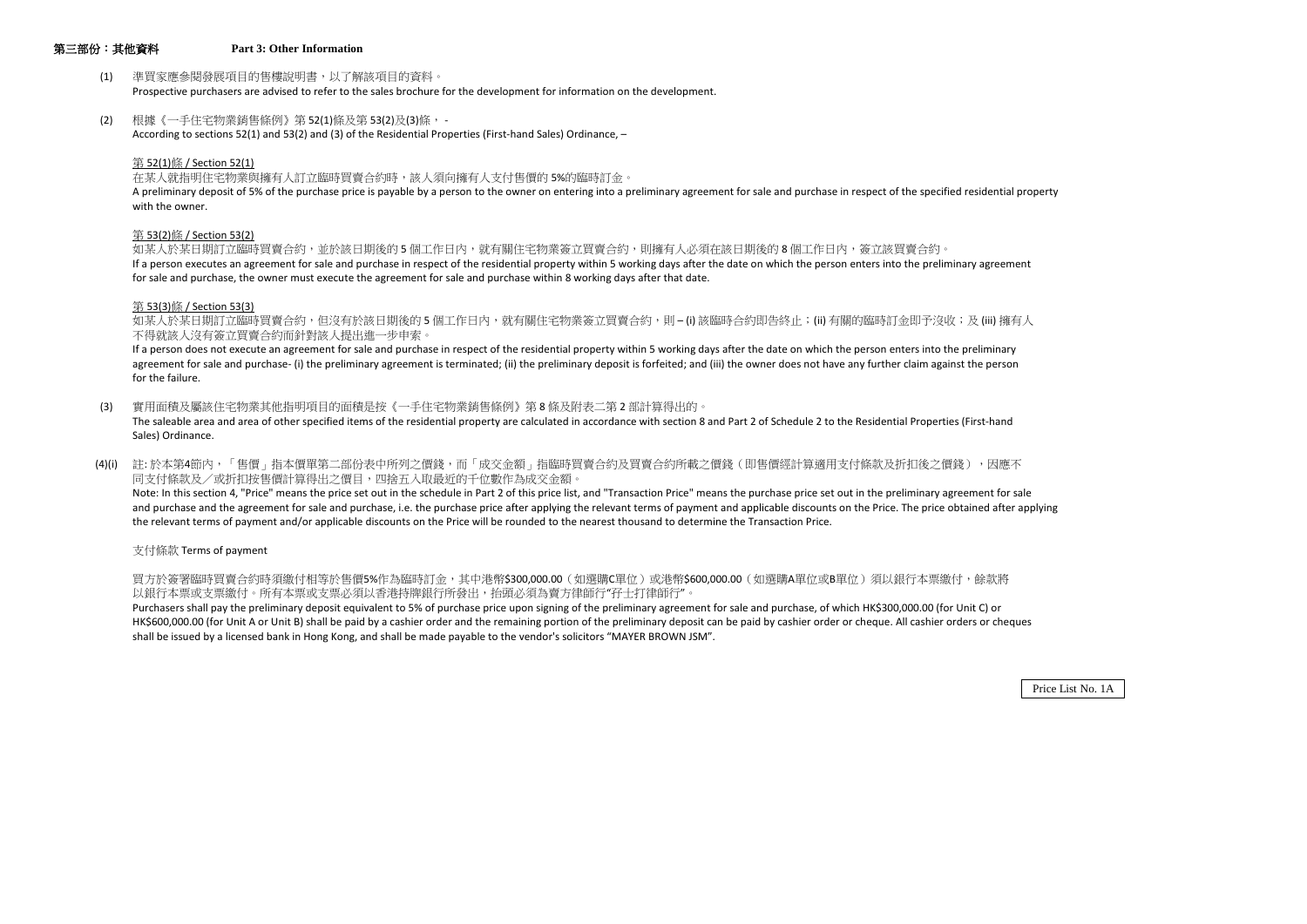## **(a) 90**天付款計劃 **–** 照售價減**3%**

#### **90-day Payment Plan - 3% discount from the Price**

- 1)成交金額5%(臨時訂金)於買方簽署臨時買賣合約時繳付,買方須於簽署臨時買賣合約的日期後5個工作日內簽署買賣合約。 5% of the Transaction Price being the Preliminary Deposit shall be paid upon signing of the preliminary agreement for sale and purchase. The agreement for sale and purchase must be signed by the Purchaser within 5 working days thereafter.
- 2) 成交金額 5%( 加付訂金)於買方簽署買賣合約時繳付。

5% of the Transaction Price being Further Deposit shall be paid upon signing of the agreement for sale and purchase.

3) 成交金額 5% (加付訂金)於買方簽署買賣合約後30天內繳付。

 5% of the Transaction Price being Further Deposit shall be paid within 30 days after signing of the agreement for sale and purchase. 4) 成交金額 85%於買方簽署臨時買賣合約後90天內繳付。

85% of the Transaction Price shall be paid within 90 days after the Purchaser signing the preliminary agreement for sale and purchase.

## **(b) 180**天付款計劃 **–** 照售價減**2%**

- 1)成交金額5%(臨時訂金)於買方簽署臨時買賣合約時繳付,買方須於簽署臨時買賣合約的日期後5個工作日內簽署買賣合約。 5% of the Transaction Price being the Preliminary Deposit shall be paid upon signing of the preliminary agreement for sale and purchase. The agreement for sale and purchase must be signed by the Purchaser within 5 working days thereafter.
- 2) 成交金額 5%( 加付訂金)於買方簽署買賣合約後30天內繳付。
- 5% of the Transaction Price being Further Deposit shall be paid within 30 days after signing of the agreement for sale and purchase. 3) 成交金額 5% (加付訂金)於買方簽署買賣合約後60天內繳付。
- 5% of the Transaction Price being Further Deposit shall be paid within 60 days after signing of the agreement for sale and purchase. 4) 成交金額 5% (加付訂金)於買方簽署買賣合約後90天內繳付。
- 5% of the Transaction Price being Further Deposit shall be paid within 90 days after signing of the agreement for sale and purchase. 5) 成交金額 80%於買方簽署臨時買賣合約後180天內繳付。

## **180-day Payment Plan - 2% discount from the Price**

80% of the Transaction Price shall be paid within 180 days after the Purchaser signing the preliminary agreement for sale and purchase.

## **(c)** 第二按揭付款計劃 **–** 照售價

#### **Second Mortgage Payment Plan - the Price**

- 1)成交金額5%(臨時訂金)於買方簽署臨時買賣合約時繳付,買方須於簽署臨時買賣合約的日期後5個工作日內簽署買賣合約。 5% of the Transaction Price being the Preliminary Deposit shall be paid upon signing of the preliminary agreement for sale and purchase. The agreement for sale and purchase must be signed by the Purchaser within 5 working days thereafter.
- 2) 成交金額 5%( 加付訂金)於買方簽署買賣合約時繳付。
- 5% of the Transaction Price being Further Deposit shall be paid upon signing of the agreement for sale and purchase.
- 3) 成交金額 5% (加付訂金)於買方簽署買賣合約後30天內繳付。

5% of the Transaction Price being Further Deposit shall be paid within 30 days after signing of the agreement for sale and purchase.

4) 成交金額 85%於買方簽署臨時買賣合約後90天內繳付。

85% of the Transaction Price shall be paid within 90 days after the Purchaser signing the preliminary agreement for sale and purchase.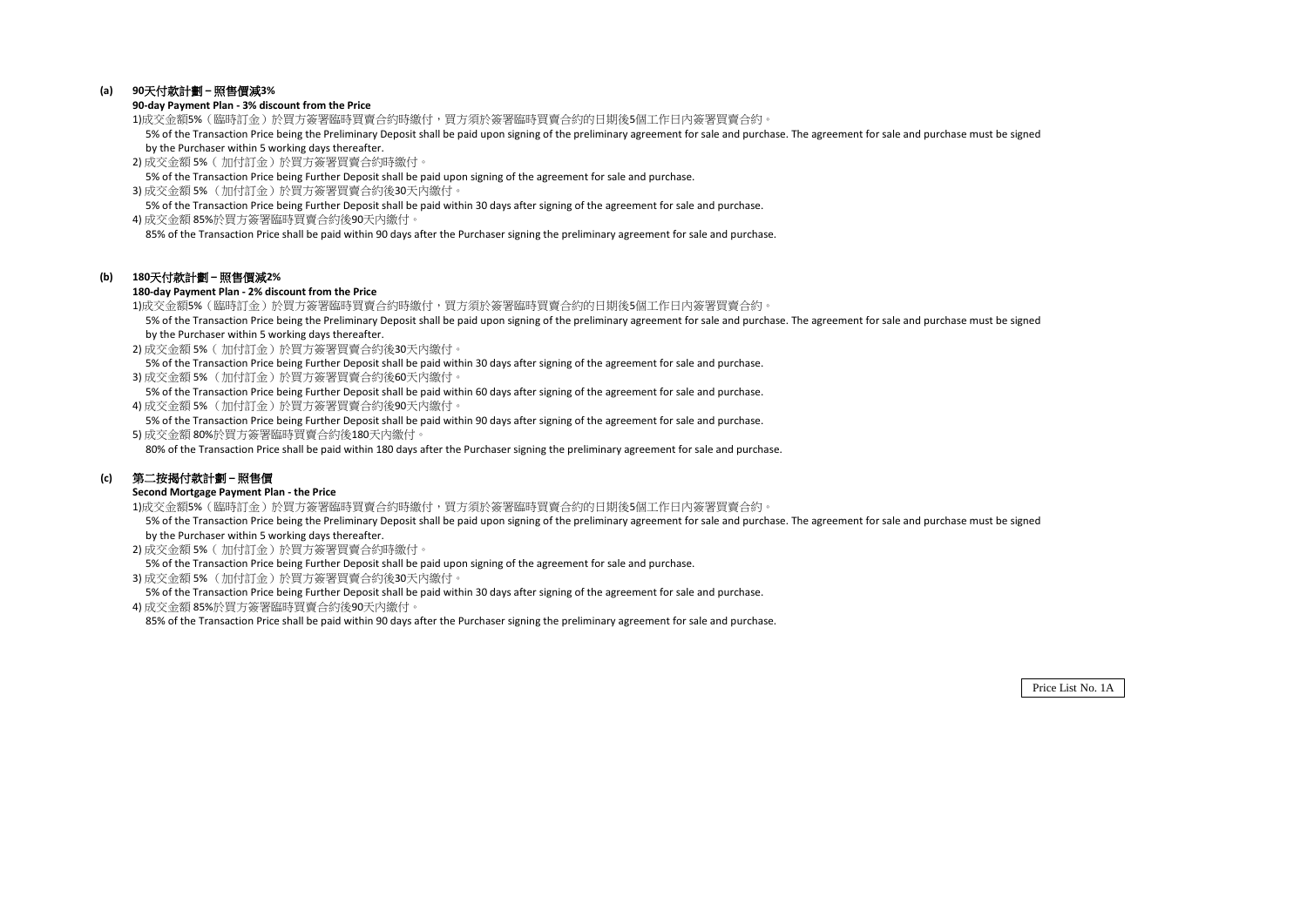「第二按揭」貸款條款 Terms for "Second Mortgage"

買方可向賣方指定銀行申請第一按揭貸款,並同時向賣方或其相聯公司申請最高達樓價20%之第二按揭,惟買方必需遵守下列第二按揭條款: The Purchaser can apply for a first mortgage with the Vendor's designated bank ("first mortgagee") and can apply for a second mortgage for a loan amount of up to 20% of the Transaction Price of the property from the Vendor or its associated company subject to the following conditions of the second mortgage:

- 1) 買方須先獲取第一按揭銀行同意該物業作第二按揭,並能出示足夠文件證明第一及第二按揭之每月總還款額不超過其每月總收入之一半。 The Purchaser shall have obtained the prior consent of the first mortgagee to the second mortgage and shall provide satisfactory documents to prove that the total amount of monthly repayment of the first mortgage and second mortgage shall not be greater than 50% of the Purchaser's monthly income.
- 2) 第一按揭及第二按揭總額不高於樓價之70%。

4) 第二按揭之利率按香港上海匯豐銀行不時之港元最優惠利率(後稱"優惠利率")加1%(P+1% p.a.)(現時P=5%)計算,利率浮動,必須於買方獲第一按揭銀行同意承做第一按揭後方成 立。最終利率由提供第二按揭公司審批結果而定。

The total sum of the first mortgage and the second mortgage shall not be greater than 70% of the Transaction Price .

3) 第二按揭之貸款年期不可超過25年或第一按揭之貸款年期(以較短者為準)。

The repayment term of the second mortgage shall not exceed 25 years or the tenor of the first mortgage (whichever is shorter).

All legal documents of the second mortgage shall be prepared and handled by the solicitors designated by the Vendor or its associated company and all relevant legal costs and disbursements shall be borne by the Purchaser solely.

 Interest on the second mortgage loan will be calculated at 1% above the Hong Kong Dollar Prime Rate (P+1% p.a.) (currently P=5%) as quoted by The Hongkong and Shanghai Banking Corporation Limited ("the Hong Kong Dollar Prime Rate") from time to time, subject to fluctuation. The second mortgage is subject to the first mortgagee offering the first mortgage loan mentioned above. The final rate is subject to the approval of the designated associated company providing the financing.

5) 第二按揭首二年延期供款及豁免利息。

Deferment of repayment of principal and wavier of interest payment for the first 2 years of the second mortgage.

6) 所有第二按揭之法律文件必須由賣方或其相聯公司指定之律師行辦理,買方須負責支付一切有關之律師費用及雜費。

7) 賣方保留批核第二按揭之權利。

The Vendor reserves the right to decide whether or not to approve the second mortgage loan.

- (4)(ii) 售價獲得折扣的基礎 Basis on which any discount on the Price is available
- (a) 請參閱4(i)。 Please refer to 4(i)
- (b) 「從價印花稅津貼」優惠

"Subsidy of Ad Valorem Stamp Duty" Benefit. 買家可獲額外4.25%售價折扣優惠作為「從價印花稅津貼」優惠。 An extra 4.25% discount from the Price would be offered to the purchasers as the "Subsidy of Ad Valorem Stamp Duty" Benefit.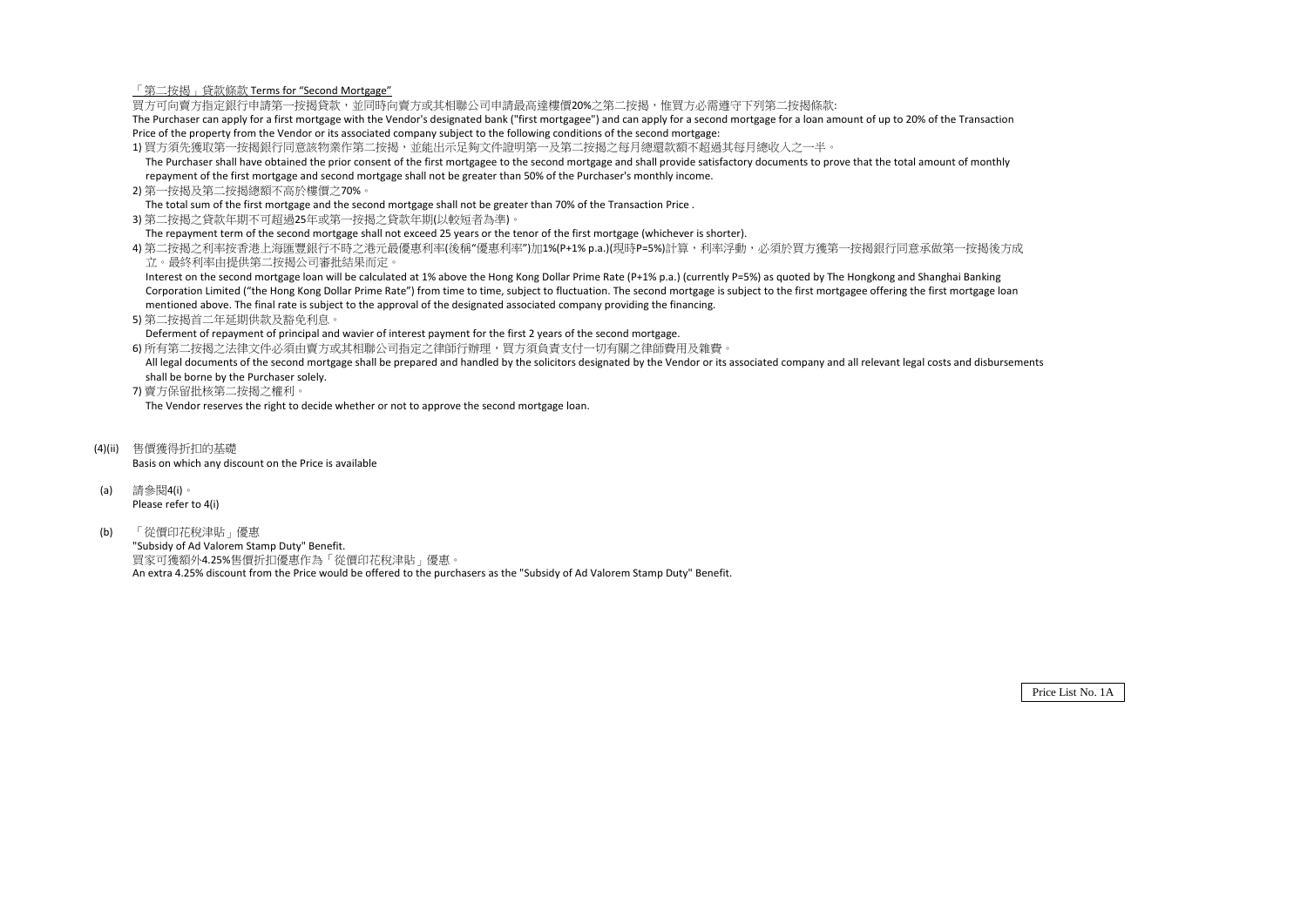#### (4)(iii) 可就購買該項目中的指明住宅物業而連帶獲得的任何贈品、財務優惠或利益

Any gift, or any financial advantage or benefit, to be made available in connection with the purchase of a specified residential property in the development

以下贈品、財務優惠或利益由賣方提供及只適用於臨時買賣合約中列明之買方。 The following gift, financial advantage or benefit are offered by the Vendor and are applicable only to the Purchaser specified in the preliminary agreement for sale and purchase.

(a) 住宅停車位優惠

#### Offer of Residential Parking Space:

如果買家購買有關住宅物業於此價單第二部份標上"\*"之單位,賣方首次發售發展項目住宅車位時將優先邀請所有該等買家按賣方公佈之售價認購一個住宅車位。買家需於賣方作 出認購邀請時賣方所訂時限決定是否購買住宅車位及簽署相關買賣合約,逾時作棄權論。詳情以相關交易文件條款作準。

When the Vendor first launches the sale of the Residential Carparking Spaces in the Development, purchasers of those residential properties marked with a "\*" in Part 2 of this price list will be invited to apply for the purchase of one such Residential Carparking Space (on such price as the Vendor prescribes) before the Residential Carparking Spaces in the Development are made available for purchase by other persons. Each such purchaser must decide whether to purchase one such Residential Carparking Space and must enter into a relevant agreement for sale and purchase within the period as prescribed by the Vendor when the Vendor makes the invitation, failing which that purchaser will be deemed to have given up the benefit. The benefit is subject to the terms and conditions of the relevant transaction documents.

Purchasers will be invited to apply for the purchase of one Shop on B2/F, the priority of purchase will be according to the sequence of specified unit sold in this Price List. The Price of each such Shop is as follows:

| Floor | Shop | Price       |
|-------|------|-------------|
| 樓層    | 商舖   | 售價          |
|       | 2    | HK\$280,000 |
|       | ξ    | HK\$388,000 |
| B2    | 5    | HK\$388,000 |
|       | 6    | HK\$388,000 |
|       | 7    | HK\$388,000 |
|       | 23   | HK\$388,000 |

1. 如買方選用賣方指定之代表律師作為買方之代表律師處理其買賣合約及轉讓契,賣方同意為買方支付買賣合約及轉讓契兩項法律文件之律師費用(不包括雜費,雜費須由 買方支付)。

#### (b) 為於B2層商舖優惠

Offer of Shop on B2/F

買家可按於本價單售出的指明住宅單位先後次序揀選及購買本項目為於B2層商舖一個,商舖售價如下:

買家需於賣方作出認購邀請時賣方所訂時限決定是否購買商舖及簽署相關買賣合約,逾時作棄權論。詳情以相關交易文件條款作準。 Each such purchaser must decide whether to purchase one such Shop and must enter into a relevant agreement for sale and purchase within the period as prescribed the Vendor when the Vendor makes the invitation, failing which that purchaser will be deemed to have given up the benefit. The benefit is subject to the terms and conditions of the relevant transaction documents.

| Floor     | Shop | Price       | Floor     | Shop | Price       | Floor     | Shop | Price       |
|-----------|------|-------------|-----------|------|-------------|-----------|------|-------------|
| 樓層        | 商舖   | 售價          | 樓層        | 商舖   | 售價          | 樓層        | 商舖   | 售價          |
|           |      | HK\$280,000 |           | 25   | HK\$388,000 |           | 31   | HK\$280,000 |
|           |      | HK\$388,000 |           | 26   | HK\$280,000 |           | 32   | HK\$280,000 |
| <b>B2</b> |      | HK\$388,000 | <b>B2</b> | 27   | HK\$280,000 | <b>B2</b> | 35   | HK\$388,000 |
|           | 6    | HK\$388,000 |           | 28   | HK\$280,000 |           | 36   | HK\$388,000 |
|           |      | HK\$388,000 |           | 29   | HK\$388,000 |           | 37   | HK\$280,000 |
|           | 23   | HK\$388,000 |           | 30   | HK\$280,000 |           |      |             |

| Floor | Shop | Price       |
|-------|------|-------------|
| 博層    | 商舖   | 售價          |
|       | 31   | HK\$280,000 |
|       | 32   | HK\$280,000 |
| B2    | 35   | HK\$388,000 |
|       | 36   | HK\$388,000 |
|       | 37   | HK\$280,000 |
|       |      |             |

#### (4)(iv) 誰人負責支付買賣該項目中的指明住宅物業的有關律師費及印花稅

Who is liable to pay the solicitors' fees and stamp duty in connection with the sale and purchase of a specified residential property in the development

If the Purchaser appoints the Vendor's solicitors to act for him/her in relation to the agreement for sale and purchase and the assignment, the Vendor agrees to bear the Purchaser's legal cost of the agreement for sale and purchase and the assignment (excluding the disbursements which shall be paid by the Purchaser).